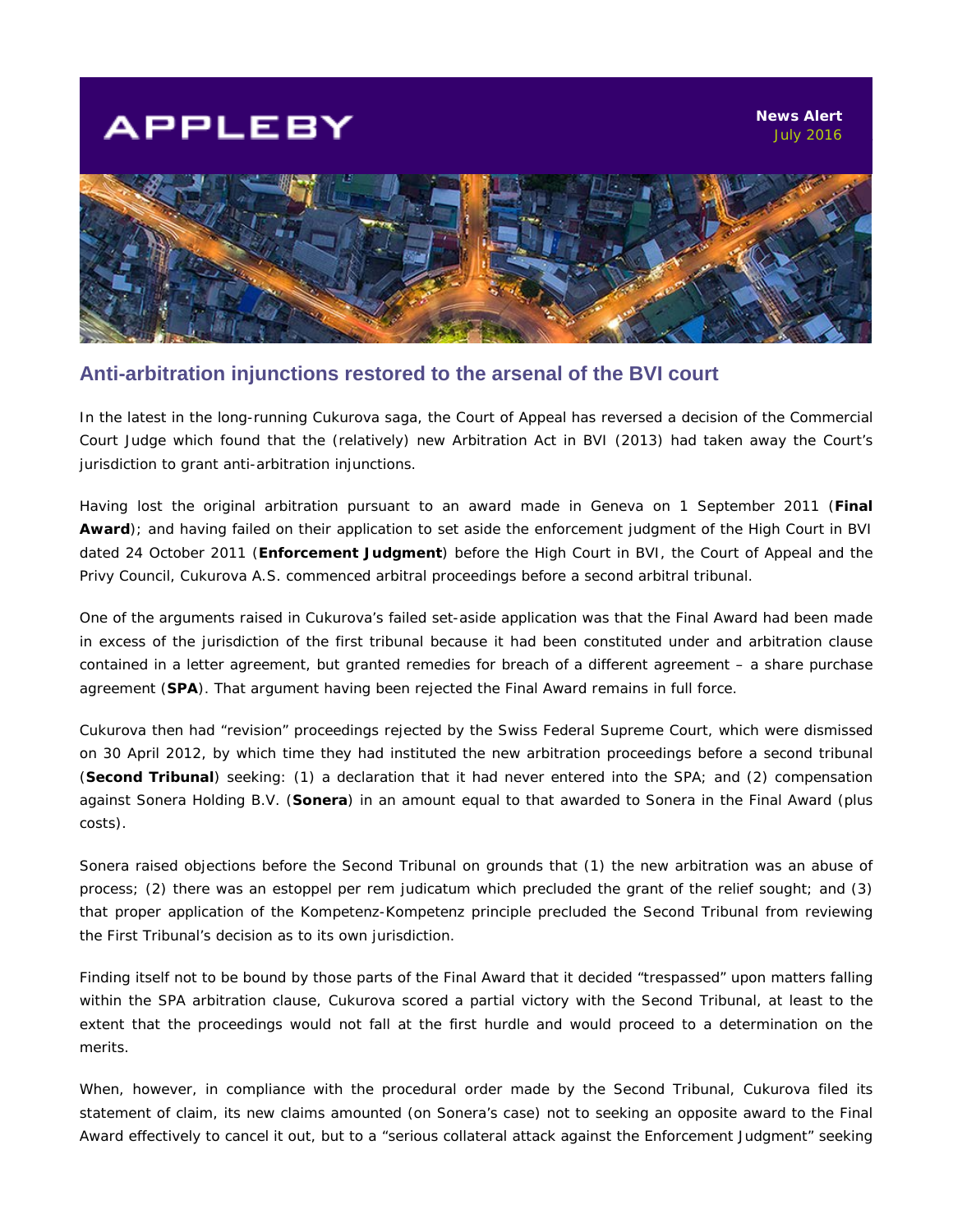to restrain Sonera from relying on that Judgment and ordering them to "unwind" the charging order made final by the BVI Court on 4 November 2014.

In response, Sonera applied in BVI for an anti-arbitration injunction under its general power and s.24 of the West Indies Associated States Supreme Court (Virgin Islands) Act, Cap 80 (**Supreme Court Act**).

That application failed at first instance where the Commercial Court Judge took the view that the BVI's new Arbitration Act (2013) had taken away the Courts' jurisdiction to grant injunctive relief placing reliance mainly on s.3(2)(b) of that Act which provides *"the Court shall not interfere in the arbitration of a dispute save as expressly provided in this Act".*

In its Judgment handed down on 23 June 2016, the Court of Appeal has reversed that decision holding that:

*"Section 3(2)(b) of the Act does no more than state the policy as to how arbitrations are to be viewed and governed in the Virgin Islands, with a clear prohibition or warning to the court in the seat of the arbitration not to interfere in an arbitration. This warning to the court contained in section 3(2)(b) as a guiding principle informs the Court's approach to an arbitration, be it domestic or foreign. A clear distinction should be drawn, however, between interference with an arbitration on the one hand, and restraining a party who may be using, be it an arbitral process or a court process, in a manner which may be said to be vexatious, or oppressive and abusive of the court's own process, on the other hand."*

The argument that the Arbitration Act ousted the court's existing jurisdiction also failed because it did not meet the standard that a provision of a statute seeking to oust the court's jurisdiction must be expressed in clear terms.

The Court of Appeal also held that, although the seeking of an award in an amount equal to the Final Award was not necessarily or inherently to be considered as being subversive of the Enforcement Judgment, the orders that were in fact sought (which only became clear when Cukurova filed its statement of claim) were aimed directly at the Enforcement Judgment and plainly did not follow the Request for Arbitration which the Second Tribunal had had before it when it decided that the matter could proceed to be determined on the merits.

Plainly, a collateral attack (of the type found by the Court of appeal to exist) is one of the behaviours which anti-suit injunctions are intended to police, and in principle there is no reason why arbitrations brought in these circumstances should be treated any differently from court proceedings – they should have no special protection.

The Court of Appeal has upheld that principle in reversing the decision in the Court below.